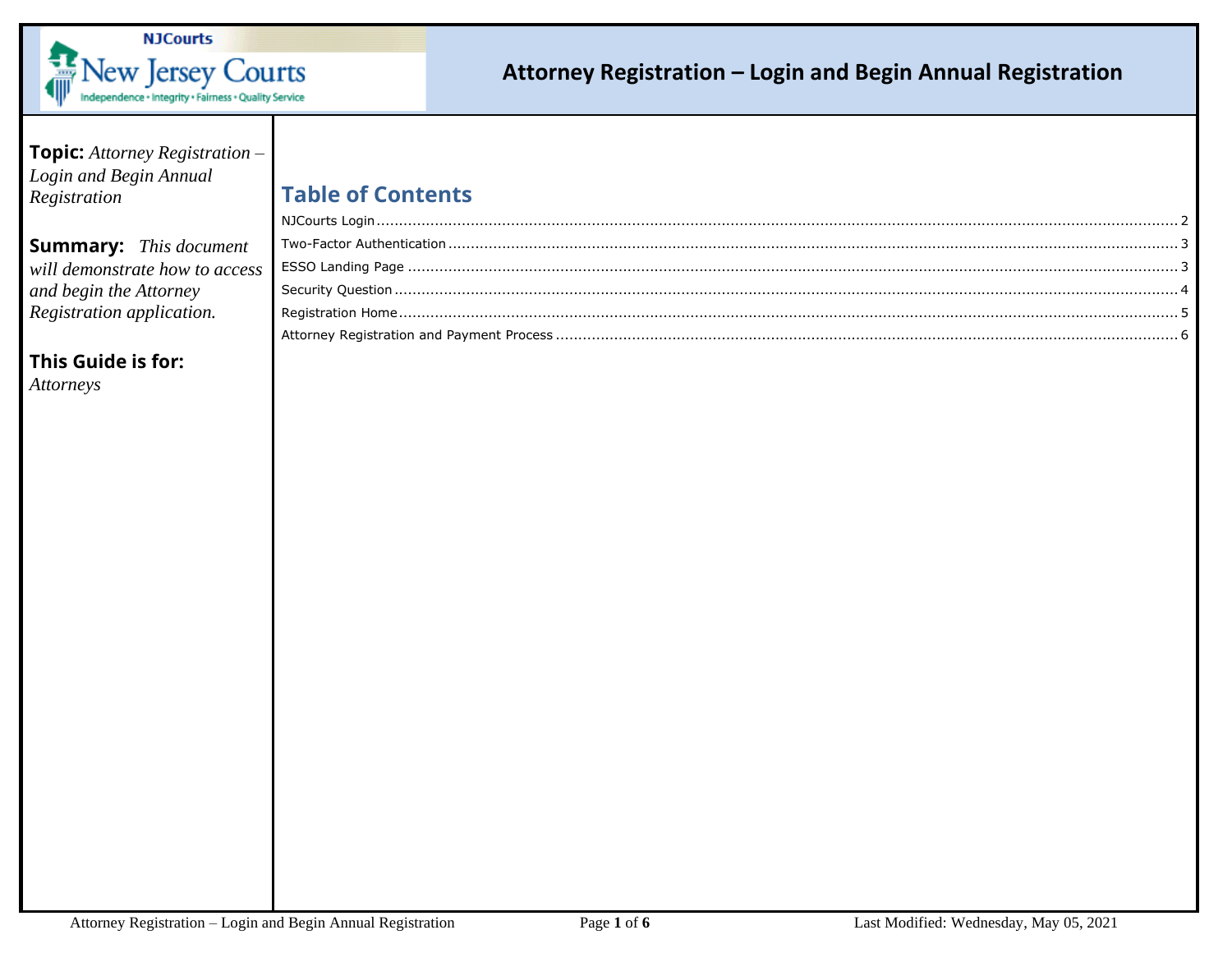

### **NJCourts Login**

<span id="page-1-0"></span>To begin attorney registration, you will need to sign in with your User Id (Attorney Bar ID) and password.

**NOTE**: If you forgot your user ID or password, follow the instructions in the Log in help section to the left of the screen.

If you are a first-time user and have not already setup an your account, access the follow link for additional login information:

[https://www.njcourts.gov/attor](https://www.njcourts.gov/attorneys/cams.html) [neys/cams.html](https://www.njcourts.gov/attorneys/cams.html)

#### **ft New Jersey Courts**

| Log in help                                                                                                                                                                                                                                                             | temporary password, login below.  | Enter user ID and password. If you have been provided with a |
|-------------------------------------------------------------------------------------------------------------------------------------------------------------------------------------------------------------------------------------------------------------------------|-----------------------------------|--------------------------------------------------------------|
| To request information about your existing ID click Forgot User ID?                                                                                                                                                                                                     |                                   |                                                              |
| Follow the steps below if you're receiving Authentication Failed error message after logging in.<br>1. Click the Forgot Password? link                                                                                                                                  | User ID <sup>*</sup><br>007251993 | Forgot User ID'                                              |
| 2. Answer the security questions when prompted<br>3. An email will be sent to the email address used to activate the account<br>4. Open the email and follow the instructions                                                                                           | Password *<br>                    | Forgot Password'                                             |
| If you are still not able to successfully login after resetting your password, please contact the Help Desk at 609-421-<br>6100 and someone will assist you.                                                                                                            |                                   | Login                                                        |
| To access the New Jersey Courts website click NJCourts.gov                                                                                                                                                                                                              | <b>Resend Activation Email</b>    |                                                              |
| <b>Browser compatibility</b>                                                                                                                                                                                                                                            |                                   |                                                              |
| There is a known issue with Internet Explorer Version 11 running on Windows 10 which is causing users to attempt to login<br>multiple times unsuccessfully. If you encounter this issue, please use another browser (e.g., Chrome, Microsoft Edge, Safari,<br>Firefox). |                                   |                                                              |

**Forgot User ID?**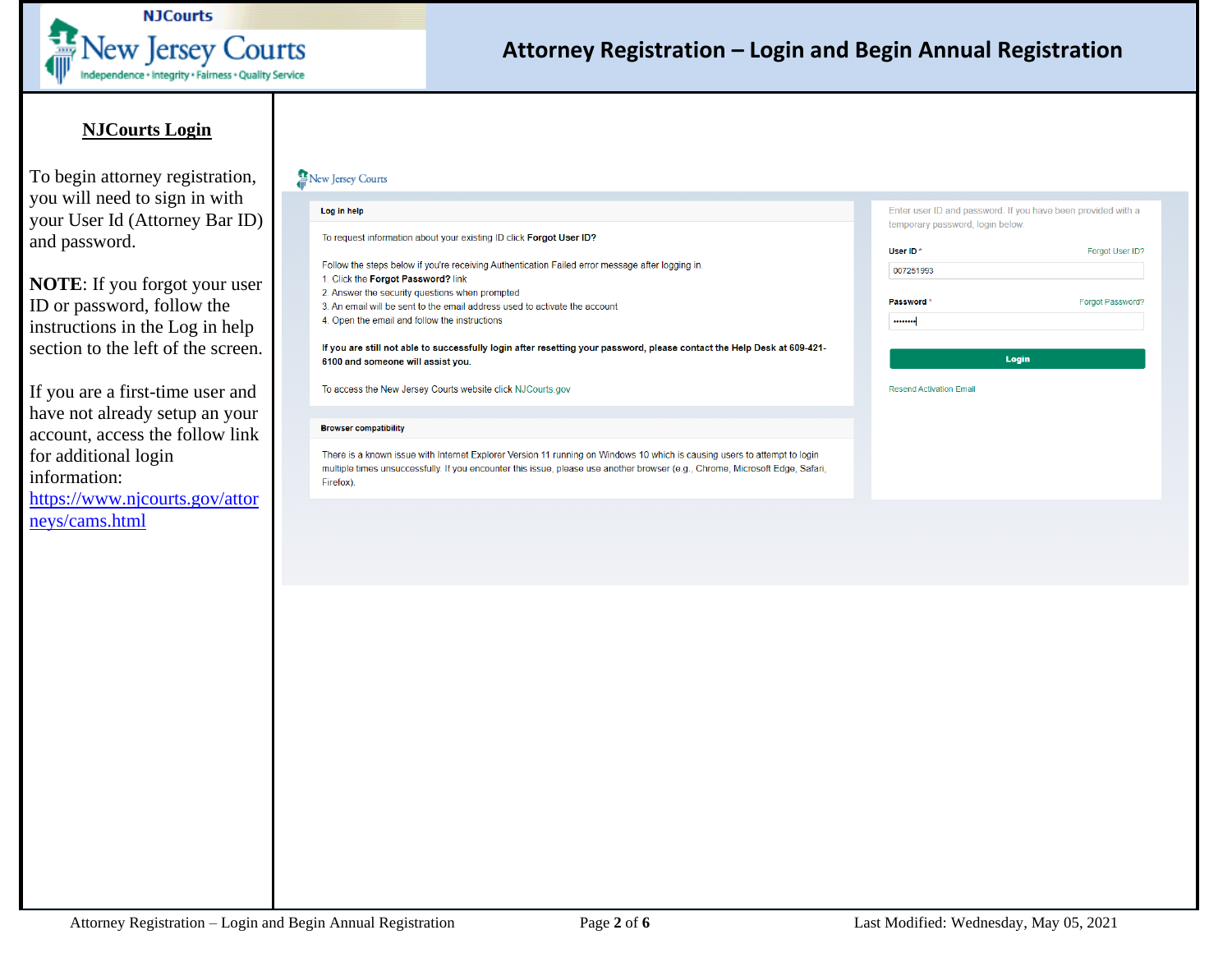

#### <span id="page-2-0"></span>**Two-Factor Authentication**

It is necessary to select an additional verification method (SMS Text or Email) to authenticate user access to the **Employer Registration and Payment**.

1. Confirm verification method. 2. Enter One-Time Passcode sent to method selected. 3. Click **Login**.

### <span id="page-2-1"></span>**ESSO Landing Page**

The ESSO (Enterprise Single Sign On) home page will display your Judiciary applications.

1. Select the **Attorney Registration & Payment** tile to begin your annual attorney registration.

**NOTE**: If you have not logged in with this ID since the implementation of Two-Factor Authentication, it will be necessary to update your Judiciary profile information prior to this screen.

| <b>Two-Factor Authentication</b>                        |  |
|---------------------------------------------------------|--|
| Choose verification method from the dropdown.<br>Select |  |
| SMS OTP to: 160*****                                    |  |
| *Message and data rates may apply.                      |  |
| Confirm                                                 |  |
| Code will expire 10 minutes after it is requested.      |  |



#### New Jersey Courts **TM it** Home **in the Home V**  New Jersey Courts - Portal Home Page ouncements **X**  Generic Message Internet Explorer Version Issue: There is a known issue with Internet Explorer Version 11 running on Windows 10 which is causing users to attempt to login multiple times unsuccessfully. If you encounter this issue, please browser (e.g., Chrome, Microsoft Edge, Safari, Firefox). Show more Attorney Registration eCourts Appellate eCourts Expungement Judiciary Account and Payment Charge System System  $\mathbb{R}^n$ B tti ∧  $\mathbb{Z}$ 环  $\alpha$ ' r $\alpha$ ' r $\alpha$ ' r $\alpha$ ' r $\alpha$ ' r $\alpha$ ' r $\alpha$ ' r $\alpha$ ' r $\alpha$ ' r $\alpha$ ' r $\alpha$ ' r $\alpha$ ' r $\alpha$ ' r $\alpha$ ' r $\alpha$ ' r $\alpha$ ' r $\alpha$ ' r $\alpha$ ' r $\alpha$ ' r $\alpha$ ' r $\alpha$ ' r $\alpha$ ' r $\alpha$ ' r $\alpha$ ' r $\alpha$ ' r $\alpha$ ' r $\alpha$ ' r $\alpha$ ' r $\alpha$ ' r $\alpha$ ' r $\alpha$ ' r $\alpha$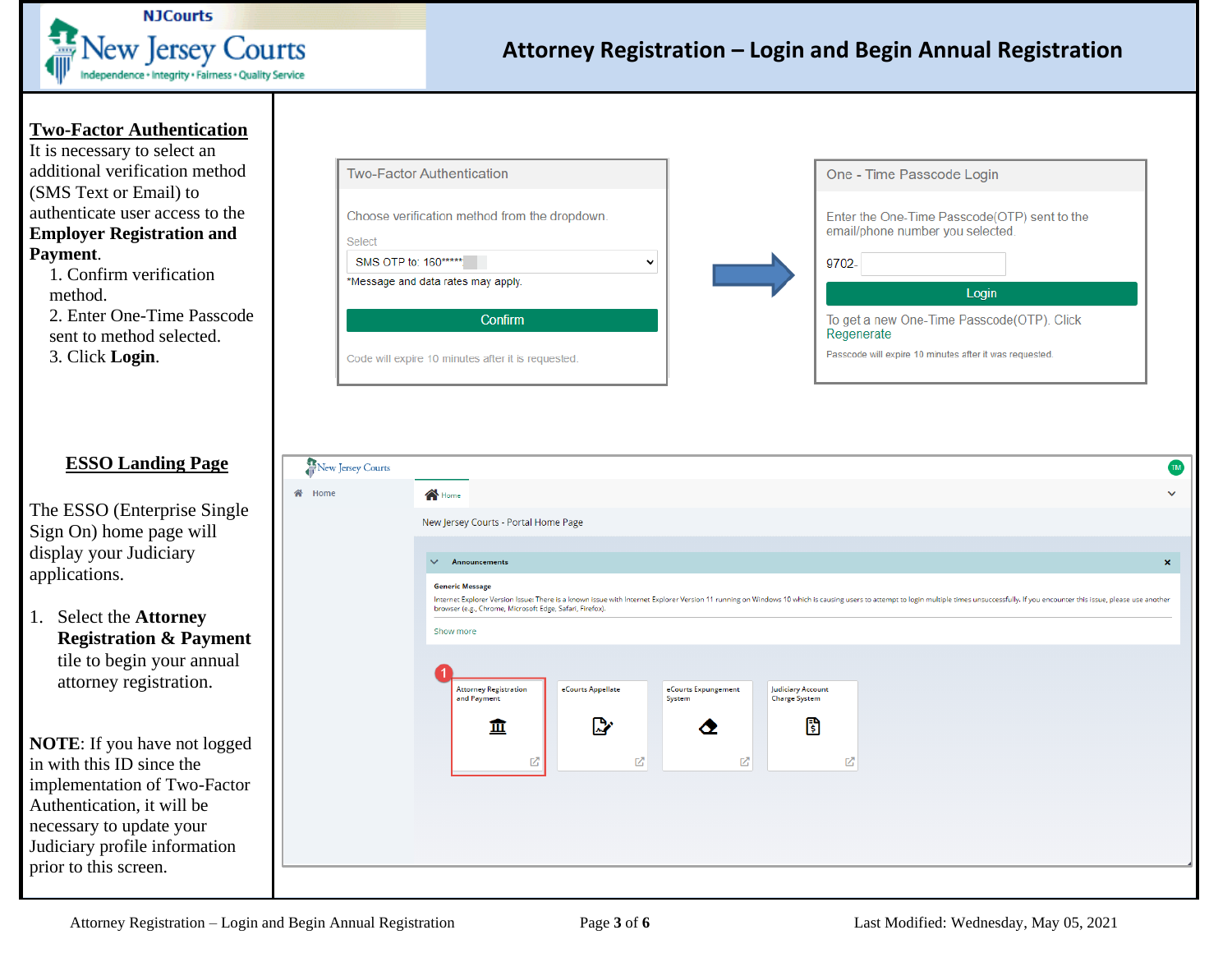

### <span id="page-3-0"></span>**Security Question**

To protect your personal information, when accessing the Attorney Registration & Payment application you will be instructed to answer one of the security questions selected as part of your initial account setup/maintenance.

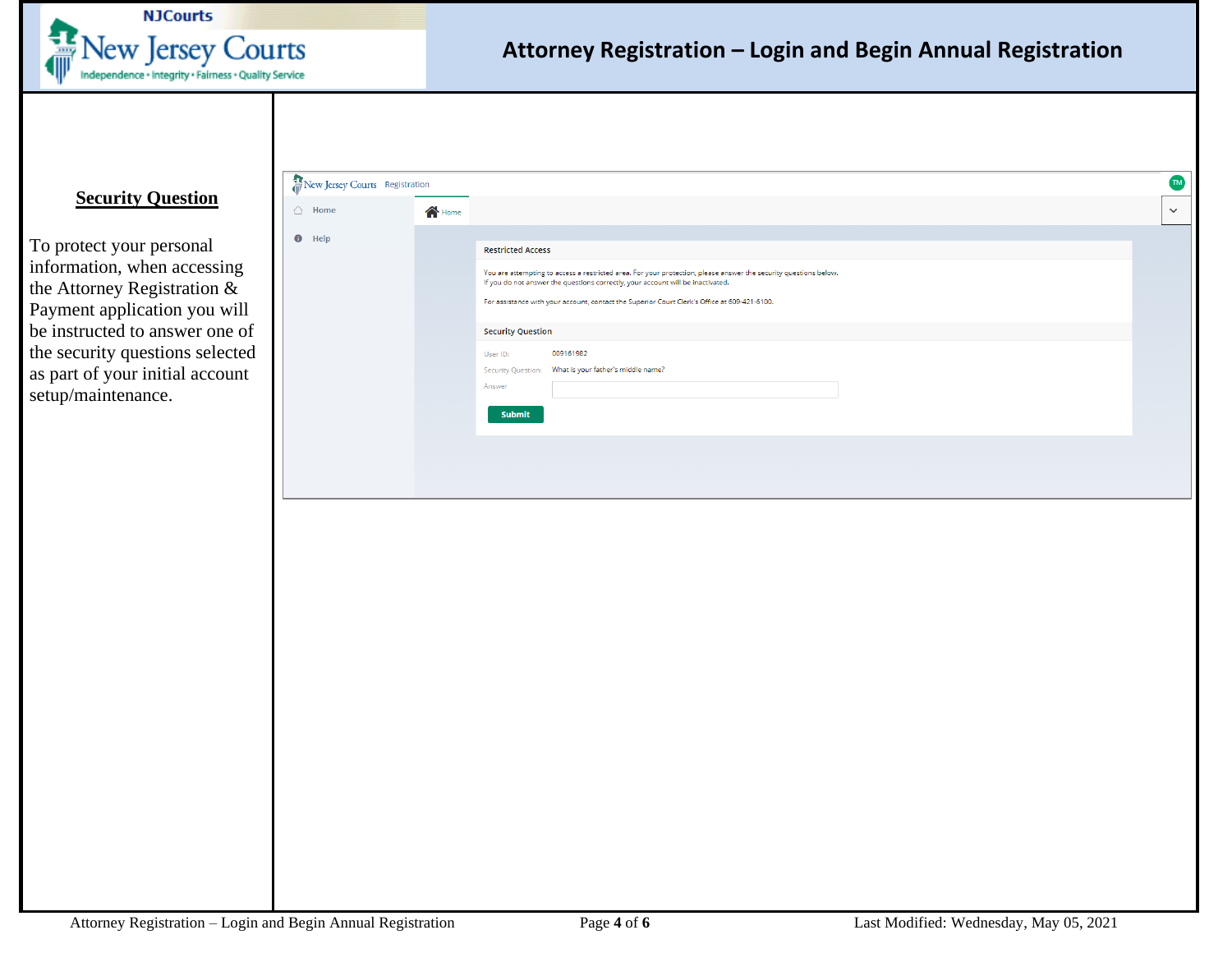

### <span id="page-4-0"></span>**Registration Home**

The Registration home screen will display tiles that correspond to actions you may initiate.

- 1. Select **Registration and Payment** to begin your annual attorney registration.
- 2. Select **Report CLE Compliance** if you only need to certify your compliance with Continuing Legal Education requirements.
- 3. Select **Confirm or Update Contact Information** any time during the year to update your contact information.
- 4. Select **Payment History** to view your annual registration transaction history and receipts.

**NOTE:** Reporting CLE Compliance and Confirm or Update Contact Information can also be completed as part

| $\bigcirc$ Home | $\bigwedge$ Home                  |                                    |                                                                                        |  |
|-----------------|-----------------------------------|------------------------------------|----------------------------------------------------------------------------------------|--|
| $\bullet$ Help  |                                   |                                    |                                                                                        |  |
|                 | 1.<br>Registration and<br>Payment | 2<br>8<br>Report CLE<br>Compliance | $\bullet$<br><b>Confirm or Update</b><br>Contact Information<br><b>Payment History</b> |  |
|                 |                                   | 眥<br>$\frac{1}{2}$                 | $\ddot{\bm{s}}$<br>$\boldsymbol{J}$                                                    |  |
|                 |                                   |                                    |                                                                                        |  |
|                 |                                   |                                    |                                                                                        |  |
|                 |                                   |                                    |                                                                                        |  |
|                 |                                   |                                    |                                                                                        |  |
|                 |                                   |                                    |                                                                                        |  |
|                 |                                   |                                    |                                                                                        |  |
|                 |                                   |                                    |                                                                                        |  |
|                 |                                   |                                    |                                                                                        |  |
|                 |                                   |                                    |                                                                                        |  |
|                 |                                   |                                    |                                                                                        |  |
|                 |                                   |                                    |                                                                                        |  |
|                 |                                   |                                    |                                                                                        |  |